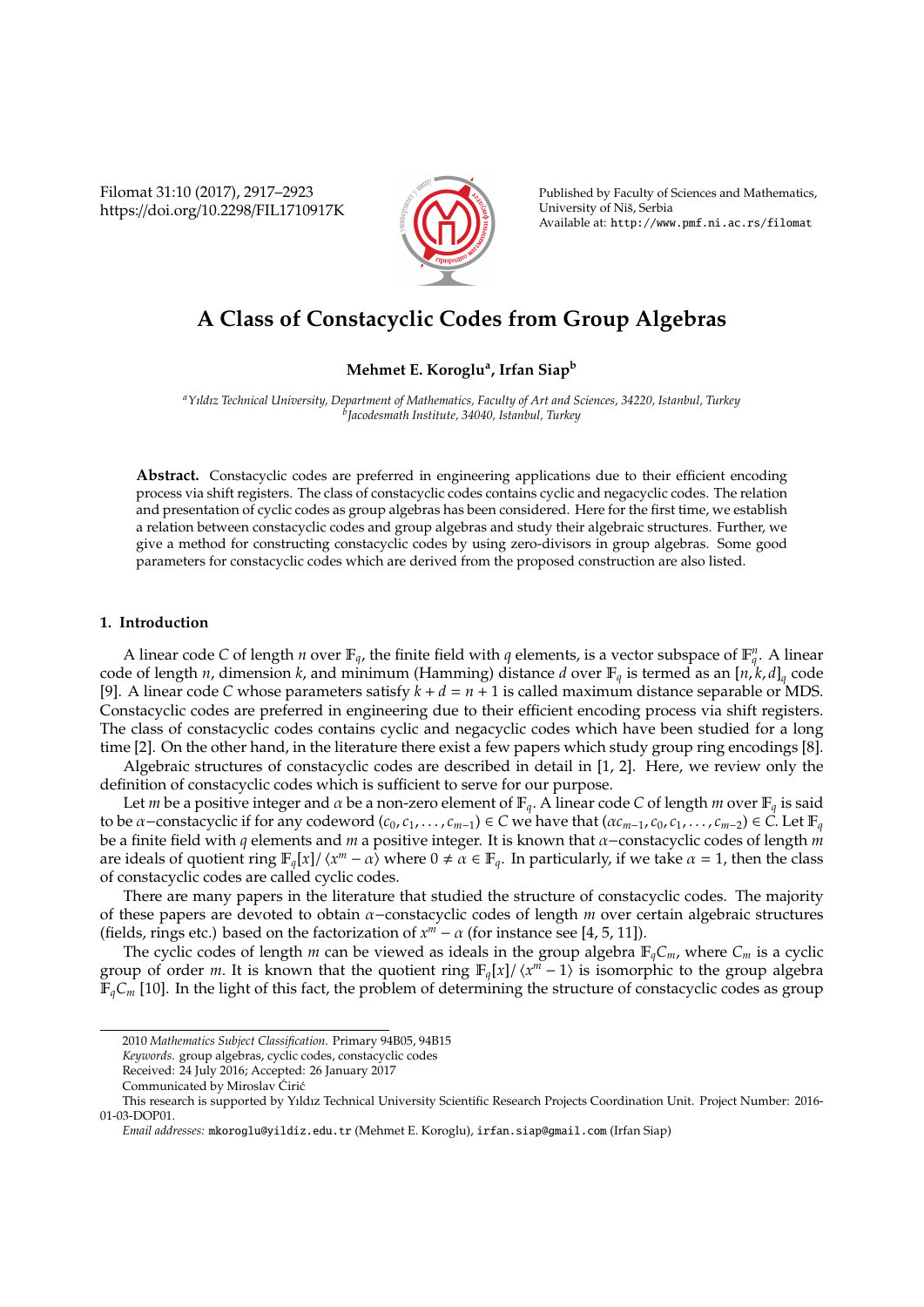algebras has been open one till this paper. In other words, constructing a group algebra F*qG*, which is isomorphic to the quotient ring  $\mathbb{F}_q[x]/\langle x^m-e\rangle$ , where  $e\in \mathbb{F}_q$  and  $e\neq 0,1$  has not been addressed yet. In this paper we address this problem and show up to which extent this is possible with the method introduced here.

The rest of paper is organized as follows. In the next section, we review some of the basics about group rings and group ring encodings. In Section 3, we introduce the structure of *e*−constacyclic codes of length  $\varphi$ (*n*) over group algebras. In Section 4, we give some illustrative examples. Further, some of the heretofore known the best parameter codes are tabulated. The last section, concludes this study.

### **2. Group Rings and Encodings**

In this section, we present some of basic facts about group rings and group ring encodings that are more relevant to our research. For further and detailed theory readers can refer to the references in [7, 8, 10].

Let *R* be a ring and *G* a group. Then the group ring *RG* is the set of all linear combinations in the form  $u = \sum$  $\sum_{g\in G} \alpha_g g$  such that  $\alpha_g \in R$  and only finitely many of the  $\alpha_g$ 's are non-zero. The addition and multiplication are defined as

$$
u + v = \sum_{g \in G} \alpha_g g + \sum_{g \in G} \beta_g g = \sum_{g \in G} (\alpha_g + \beta_g) g \quad \text{and} \quad uv = \left( \sum_{g \in G} \alpha_g g \right) \left( \sum_{h \in G} \beta_h h \right) = \sum_{g, h \in G} \alpha_g \beta_h gh. \tag{1}
$$

respectively. *RG* is a ring with respect to the binary operations defined above. The commutativity of *RG* depends on the commutativity of the ring *R* and the group *G*. If the ring *R* is chosen as a field then the group ring *RG* is called a group algebra. A non-zero element  $u \in RG$  is a zero-divisor if and only if there exists a non-zero  $v \in RG$  such that  $uv = 0$ .

For a fixed listing  $\{g_1, g_2, \ldots, g_n\}$  of the elements of *G* the *RG* matrix of  $u = \sum^{n}$  $\sum_{i=1}^{n} \alpha_{g_i} g_i \in RG$  is an element of  $R_{n \times n}$  (the ring of  $n \times n$  matrices over *R*) and defined as

$$
U = \begin{pmatrix} \alpha_{g_1^{-1}g_1} & \alpha_{g_1^{-1}g_2} & \dots & \alpha_{g_1^{-1}g_n} \\ \alpha_{g_2^{-1}g_1} & \alpha_{g_2^{-1}g_2} & \dots & \alpha_{g_2^{-1}g_n} \\ \vdots & \vdots & \vdots & \vdots \\ \alpha_{g_n^{-1}g_1} & \alpha_{g_n^{-1}g_2} & \dots & \alpha_{g_n^{-1}g_n} \end{pmatrix} .
$$
 (2)

A group ring *RG* is isomorphic to a subring of *Rn*×*n*[7].

**Example 2.1.** Let  $R = \mathbb{Z}_2 = \{0, 1\}$  be the finite field of two elements, and  $G = C_3$  be a cyclic group of order 3. Then *the RG matrix of the element*  $u = g + g^2$  *in the group ring*  $\mathbb{Z}_2C_3$  *is*  $U =$  0 1 1  $\overline{\mathcal{C}}$ 1 0 1 1 1 0  $\lambda$  $\begin{array}{c} \end{array}$ .

The rank of an element  $u = \sum$  $\sum_{g \in G} \alpha_g g$  in *RG* is the rank of the *RG* matrix *U* i.e., *rank*(*u*) = *rank*(*U*). The transpose of an element  $u = \sum$  $\sum\limits_{g\in G}\alpha_g g$  in RG is  $u^T=\sum\limits_{g\in G}$  $\sum_{g \in G} \alpha_g g^{-1}$  or equivalently  $u^T = \sum_{g \in G}$  $\sum_{g \in G} \alpha_{g^{-1}} g$ . Given an element  $\alpha = \sum \alpha_q g$ 1∈*G*  $\in$  *RG*, its support is the set  $supp (\alpha) = \left\{ g \in G | \alpha_g \neq 0 \right\}$ . The Hamming weight of an element  $\alpha \in RG$ is the number of nonzero coefficient group elements in its support of  $\alpha$  i.e.  $w(\alpha) = |supp(\alpha)|$ . The minimum

weight of a submodule *M* in *RG* is  $w(M) = min({supp(n)}$  $\big|0 \neq \alpha \in M\big|$ . The map ĺ  $\sum_{ }^{n}$  $\lambda$ 

$$
\theta: RG \to R^n, \ \theta\left(\sum_{i=1}^n \alpha_i g_i\right) = (\alpha_1, \alpha_2, \dots, \alpha_n) \tag{3}
$$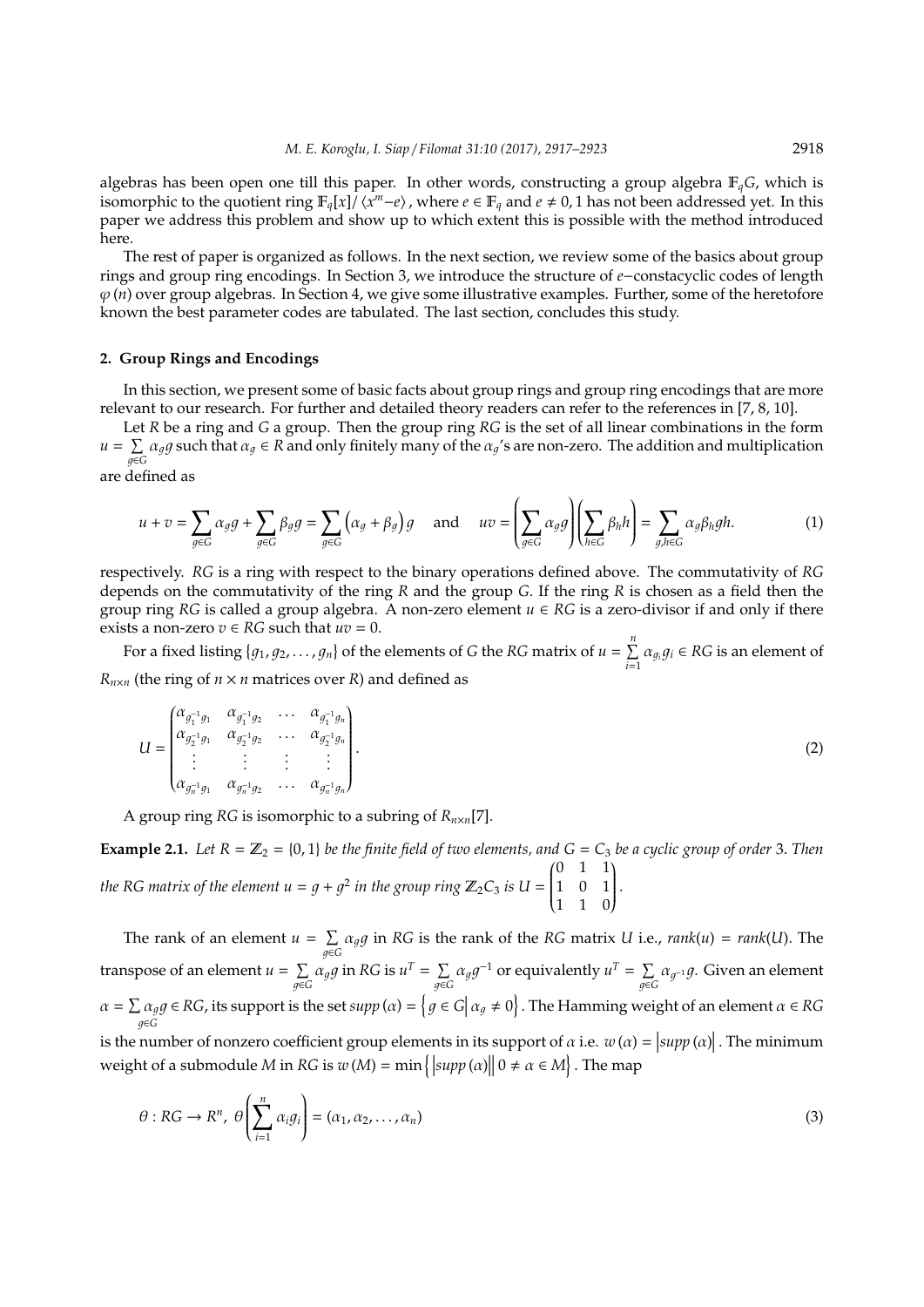is an isomorphism from  $RG$  to  $R<sup>n</sup>$ . Thus, every element in  $RG$  can be considered as an *n*-tuple in  $R<sup>n</sup>$ .

Let *W* be a submodule of *RG*. For a fixed element  $u \in RG$  the map  $f : W \to RG$ , such that  $f(x) = xu$ or  $f(x) = ux$  is called a group ring encoding [8]. Here *x* is the information message and *xu* is the encoded message i.e. the codeword. Hence, the code is then the set

$$
C = \{ux | x \in W\} \text{ or } C = \{xu | x \in W\}
$$
\n
$$
(4)
$$

where the former is a right group ring encoding code and the latter is a left group ring encoding code.

**Definition 2.2.** [8] Let u be a zero-divisor in RG i.e.  $uv = 0$  for some non-zero  $v \in RG$ . Let W be a submodule of RG *with basis of group elements*  $S \subseteq G$ *. Then, a zero-divisor code is*  $C = \{ux | x \in W\} = uW$  *or*  $C = \{xu | x \in W\} = Wu$ *.* 

The code is thus constructed from a zero-divisor *u* and a submodule *W*. The element *u* is called a generator element of the code *C* = *Wu* relative to the submodule *W*.

A set of group ring elements  $T \subset RG$  is linearly independent if, for  $\alpha_x \in R$ ,  $\Sigma$  $\sum_{x \in T} \alpha_x x = 0$  only when  $\alpha_x = 0$ for all  $x \in T$ . Otherwise *T* is linearly dependent. The rank (*T*) is defined as the maximum number of linearly independent elements of *T*.

Note that a zero-divisor code  $C = Wu$ , where *W* is generated by *S*, is the submodule of *RG* consisting of all elements of the form  $\sum_{g \in S} \alpha_g gu$ . The dimension of this submodule is thus the rank of *Su*, and denoted as

$$
rank(Su).
$$

**Example 2.3.** Let RG =  $\mathbb{Z}_2C_3 = \{0, 1, g, g^2, 1 + g, 1 + g^2, g + g^2, 1 + g + g^2\}, u = 1 + g$  and  $v = 1 + g + g^2$ . Also, *let* W be the submodule of  $\mathbb{Z}_2C_3$  generated by  $S = \{1, g\}$  i.e.  $W = \langle S \rangle = \{0, 1, g, 1 + g\}$ . Then  $(Su) = \{1, g\}(1 + g) =$  $\{1 + g, g + g^2\}$  and so rank (Su) = 2. Moreover, the zero-divisor code generated by u with respect to the submodule *W* is  $C = Wu = \{0, 1 + g, g + g^2, 1 + g^2\}$ . By using the map given in (3) we get C as  $\theta(C) = \{000, 110, 011, 101\}$ . *Thus,*  $\theta$  (*C*) *is a* [3, 2, 2] *binary cyclic linear code.* 

**Definition 2.4.** *[8] A zero-divisor u with rank*(*u*) = *r is called a principal zero-divisor if and only if there exists a*  $v \in RG$  *such that uv* = 0 *and rank*(*v*) = *n* − *r*.

**Example 2.5.** *The elements*  $u = 1 + g$  *and*  $v = 1 + g + g^2$  *in*  $\mathbb{Z}_2C_3$  *are principal zero-divisors because* 

$$
U = \begin{pmatrix} 1 & 1 & 0 \\ 0 & 1 & 1 \\ 1 & 0 & 1 \end{pmatrix} \sim \begin{pmatrix} 1 & 1 & 0 \\ 0 & 1 & 1 \end{pmatrix} \quad and \quad V = \begin{pmatrix} 1 & 1 & 1 \end{pmatrix}.
$$
 (5)

**Theorem 2.6.** [8] Let  $C = \{xu | x \in W\}$  *where W is generated by S such that Su is linearly independent and* |*S*| =*rank*(*u*) = *r*. *Suppose further that uv* = 0 *in the group ring RG so that rank*(*v*) = *n* − *r*. *Then, y is a codeword if and only if*  $yv = 0$ *.* 

The element  $v \in RG$  is called the check element of the code  $C$ .

**Corollary 2.7.** *[8]*  $C = \{xu | x \in W\}$  *has a unique check element if and only if u is a principal zero divisor.* 

Let  $x = \sum \alpha_q g$ , and  $y = \sum \beta_q g$  be two elements in the group ring *RG*. Then the inner product of *x* and *y* is 1∈*G*  $g ∈ G$ given by the term-by-term multiplication of the coefficients of *x* and *y*, namely  $\langle x, y \rangle = \sum$  $\sum\limits_{g\in G}\alpha_g\beta_g.$  Thus, the dual of a code forms a group ring encoding as  $C^{\perp} = \left\{ y \in RG \middle| \langle ux, y \rangle = 0, \forall x \in W \right\}.$ 

**Theorem 2.8.** [8] Let  $u, v \in RG$  such that  $uv = 0$ . Let rank $(u) = r$  and rank $(v) = n - r$ . Let W be a submodule over a *basis S* ⊂ *G of dimension r such that Su is linearly independent and W*<sup>⊥</sup> *denote the submodule over basis G*\*S. Then the dual of the code*  $C = \{xu | x \in W\}$  *is*  $C^{\perp} = \left\{xv^{T} | x \in W^{\perp}\right\} = \left\{y \in RG | yu^{T} = 0\right\}.$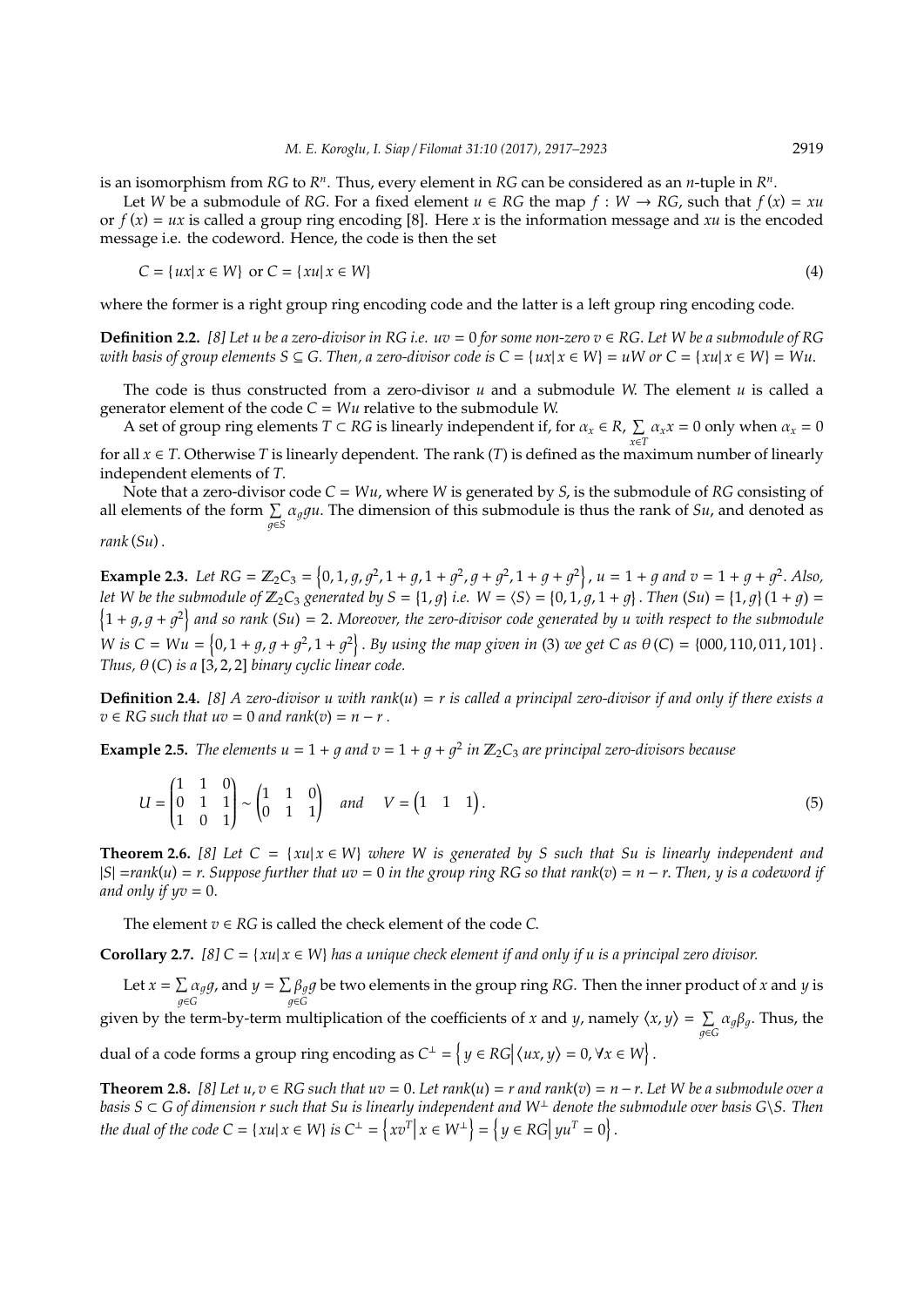### **3. Constacyclic Codes over Group Algebras**

Here we extend the notion of cyclic group ring codes to constacyclic group ring codes. Throughout this section we assume that  $p$  is an odd prime,  $\mathbb{F}_q$  is a finite field of  $q$  elements,  $n = 2p^k$  and  $\gcd(q, \varphi(2p^k)) =$  $1, p^k + 1 \neq 0, 1 \pmod{q}$ . Moreover,  $\varphi(.)$  is the Euler totient function.

Prior giving the definitions and the results, we present a concrete and illustrative construction over an example.

Let  $\mathbb{Z}_{10} = \{0, 1, 2, 3, 4, 5, 6, 7, 8, 9\}$  be the set of integers modulo 10 and  $G = 2\mathbb{Z}_{10}^* = \{2, 4, 6, 8\} \subset \mathbb{Z}_{10}$  be the set of all doubled elements in  $\mathbb{Z}_{10}^*$ . The set *G* is a cyclic multiplicative group with identity element 6. Thus, there exists an element  $g \in G$  such that  $g^4 = e$  and  $g^i \neq e$  for  $i = 1, 2, 3$ . Let  $\mathbb{F}_7$  be the finite field of characteristic 7. Then the group algebra  $\mathbb{F}_7 G$  is the set of all elements of the form  $\sum^3$  $\sum_{i=0}^{8} \alpha_i g^i$ , where  $\alpha_i \in \mathbb{F}_7$ for  $i = 0, 1, 2, 3$ . Let  $u = 1 + 3g + g^2$  and  $v = 1 + 4g + g^2$  be principle zero-divisors in  $\mathbb{F}_7 G$ . Then  $uv = 0$  and *rank* (*u*) + *rank* (*v*) = 2 + 2 = 4. The set ( $\mathbb{F}_7 G$ )  $u = \{xu | x \in \mathbb{F}_7 G\}$  ⊂  $\mathbb{F}_7 G$  is an ideal of  $\mathbb{F}_7 G$  with dimension 2.  $\theta((\mathbb{F}_7G)u)$  is a two dimensional subspace of the vector space  $\mathbb{F}_7^4$ . We see that the set  $\theta((\mathbb{F}_7G)u)$  is a 6–constacyclic code generated by the matrix  $G' = \begin{pmatrix} 1 & 0 & 6 & 4 \\ 0 & 1 & 3 & 1 \end{pmatrix}$  with the parameters  $[4, 2, 3]_7$ . The dual code of this code is the two sided ideal ( $\mathbb{F}_7 G$ )  $v^T = \{ xv^T | x \in \mathbb{F}_7 G \} \subset \mathbb{F}_7 G$  with parameters  $[4, 2, 3]_7$  and the generator matrix *H* =  $\begin{pmatrix} 1 & 0 & 6 & 3 \\ 0 & 1 & 4 & 1 \end{pmatrix}$ . Both the code and its dual are MDS.

Let  $\mathbb{Z}_n$  be the set of integers modulo *n*, where  $n = 2p^k$ ,  $p$  is an odd prime and  $k$  be a positive integer. Let  $G = 2\mathbb{Z}_n^* \subset \mathbb{Z}_n$  be the set of all doubled elements in  $\mathbb{Z}_n^*$ . As shown in the illustrative example above, the choice of *n* for which doubled elements of  $\mathbb{Z}_n^*$  form a group is crucial. The answer to this fact is given by the following series of lemmas.

## **Lemma 3.1.** *The set*  $G = 2\mathbb{Z}_n^*$  *is closed under multiplication.*

*Proof.* Let *p* be an odd prime and  $n = 2p^k$ . By the Gauss Theorem we know that the multiplicative group  $\mathbb{Z}_n^*$ of integer modulo *n*,  $\mathbb{Z}_n$  is cyclic if  $n = 2, 4, p^k$  and  $2p^k$ . Therefore, for  $n = 2p^k$  there exists an element  $g \in \mathbb{Z}_n^*$ such that  $g^{\varphi(2p^k)} \equiv 1 \left(mod~2p^k\right)$  and so we have  $\langle g \rangle = \mathbb{Z}_n^* = \left\{1, g, g^2, \ldots, g^{\varphi(p^k)-1}\right\}.$  We can rewrite the set  $G$ as  $2\mathbb{Z}_n^*=\left\{a\in\mathbb{Z}_n|\gcd\left(a,2p^k\right)=2\right\}=\left\{2,2g,2g^2,\ldots,2g^{\varphi\left(p^k\right)-1}\right\}.$  Let *x*, *y* be any two elements in  $2\mathbb{Z}_n^*.$  Then, for some integer *i*, *j* such that  $0 \le i, j \le \varphi(2p^k)$  , we have  $x = 2g^i$  and  $y = 2g^j$ . By multiplying these elements we get  $xy = 2g^i 2g^j = 4g^i g^j$ . If  $xy = 2g^i 2g^j = 4g^i g^j \notin 2\mathbb{Z}_n^*$ , then  $p \mid 4g^i g^j$ . But this is a contradiction, since  $(p, 4) = 1$ and  $(p, g^i g^j) = 1$ . Thus, we have  $p \nmid 4g^i g^j$  and whence for some integer *t*, such that  $0 \le t \le \varphi(2p^k)$  , we have that  $xy = 2gt' \in 2\mathbb{Z}_n^*$ . This shows that the set  $2\mathbb{Z}_n^*$  is closed under multiplication.

**Lemma 3.2.** *The multiplicative identity of the set*  $G = 2\mathbb{Z}_n^*$  *is*  $e = p^k + 1$ *.* 

*Proof.* Let  $G = \{a \in \mathbb{Z}_n | \gcd(a, 2p^k) = 2\}$ . Choose an arbitrary element  $x \in G$ . Then, for some integer *i*, such that  $0 \le i \le \varphi(2p^k)$ , we have that  $x = 2g^i$ . Multiply the element x by e to get  $xe = 2g^i(p^k + 1) = 2g^ip^k + 2g^i \equiv 1$  $2g^i\left(mod\ 2p^k\right)$ . Therefore,  $e = p^k + 1$  is the multiplicative identity of the set  $G = 2\mathbb{Z}_n^*$ .

The following corollary is a direct result of Lemma 3.2.

**Corollary 3.3.**  $e \equiv 1 \pmod{p}$ .

**Lemma 3.4.** *Let p be an odd prime and n* = 2*p k* , *where k is a positive integer. Then, for some positive integer r such that*  $r | \varphi (p^k)$  *the congruence*  $2^r \equiv p^k + 1 \pmod{2p^k}$  *holds.*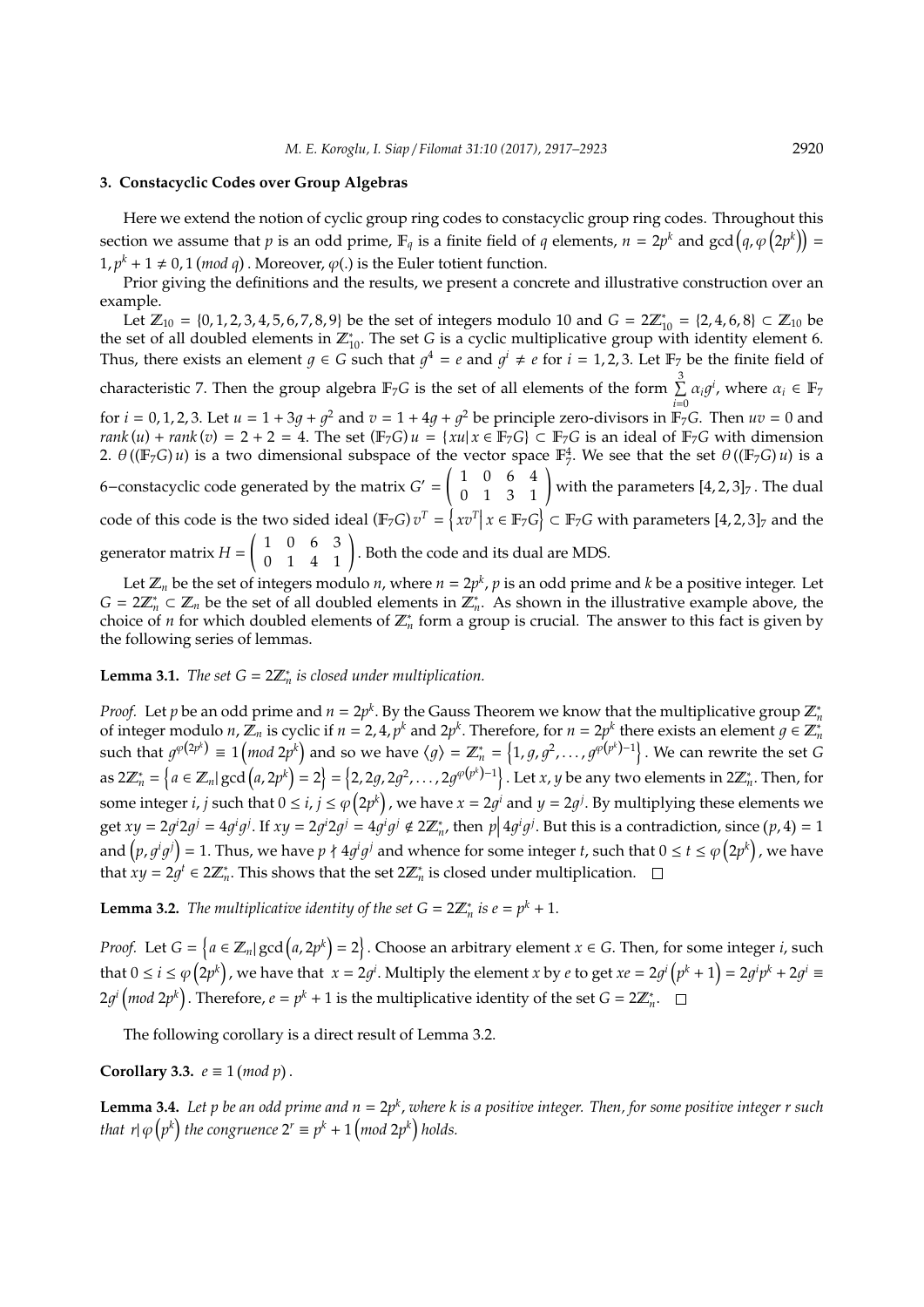*Proof.* By the definition of *G* clearly 2 is an element in *G*. If 2 is a primitive element in  $G = 2\mathbb{Z}_n^*$ , then  $2^{\varphi(p^k)} \equiv p^k + 1 \left( \text{mod } 2p^k \right).$  On the other hand, if 2 is not a primitive element in  $G = 2 \mathbb{Z}_n^*$ , then for some positive integer  $r$  such that  $r | \varphi(p^k)$  we have  $2^r \equiv p^k + 1 \left( \text{mod } 2p^k \right).$ 

**Lemma 3.5.** *Every element in*  $G = 2\mathbb{Z}_n^*$  *has a multiplicative inverse.* 

*Proof.* Let  $G = 2\mathbb{Z}_n^* = \left\{2, 2g, 2g^2, \ldots, 2g^{\varphi(p^k)-1}\right\}$ . Then, every one of the element *y* in *G* is of the form  $y = 2g^j$  $\text{for } 0 \leq j \leq \varphi\left(2p^k\right).$  By multiplying all elements of  $2\mathbb{Z}_n^*$  with  $x = 2g^i$  we get  $\left\{2 \cdot 2g^i, 2g \cdot 2g^i, \ldots, 2g^{\varphi\left(p^k\right)-1} \cdot 2g^i\right\}.$ Choose an element  $z = xy = 2g/2g/$  in *G* such that  $0 \le j \le \varphi(2p^k)$ . Since *G* is closed under multiplication, for some integer *l,* such that  $0 \le l \le \varphi(2p^k)$  we have that  $z = 2g^l$  or  $z = p^k + 1 = e$ . The last case shows that every element *y* in  $G = 2\mathbb{Z}_n^*$  has a multiplicative inverse.

**Corollary 3.6.** Let  $x = 2g^i$  and  $y = 2g^j$ ,  $0 \le i, j \le \varphi(2p^k)$  such that  $xy \equiv p^k + 1 \pmod{2p^k}$ . Then the multiplicative *inverse of*  $x = 2g^i$  *is*  $y$  *and*  $y = 2^{r-1}g^{\varphi(p^k)-i-1}$ *, where*  $r | \varphi(p^k)$  *and*  $2^r \equiv p^k + 1 \pmod{2p^k}$ .

**Theorem 3.7.** The set  $G = 2\mathbb{Z}_n^*$  is a cyclic multiplicative group with identity element e such that  $e \equiv 1 \pmod{p}$ .

*Proof.* By Lemma 3.1, 3.2, 3.4 and 3.5 we know that the set  $G = 2\mathbb{Z}_n^*$  is a multiplicative group with identity element *e*. Now, it is enough to show that the group *G* has a generator element. By the Gauss Theorem we know that  $\mathbb{Z}_n^*$  is cyclic if  $n = 2, 4, p^k$  and  $2p^k$ . Therefore, for  $n = 2p^k$  there exists an element  $g \in \mathbb{Z}_n^*$  such that  $g^{\varphi(2p^k)} \equiv 1 \left(\text{mod } 2p^k\right)$  and so we have  $\langle g \rangle = \mathbb{Z}_n^*.$  Additionally, since  $(2, p) = 1$  we have  $2^{\varphi(p^k)} \equiv 1 \left(\text{mod } p^k\right).$ Further, since  $(g, 2) = 1$  for some  $h \in 2\mathbb{Z}_n^*$  we have  $\langle h \rangle = 2\mathbb{Z}_n^* = G$ .

The following corollary is an immediate result of Theorem 3.7.

**Corollary 3.8.**  $G = 2\mathbb{Z}_n^*$  is a cyclic multiplicative group with identity element e such that  $e \equiv 1 \pmod{p}$ .

Hence, an *e*−constacyclic code of length φ $\left(p^k\right)$  over  $\mathbb{F}_q$  can be viewed as an ideal in the group algebra  $\mathbb{F}_q G$ , where  $G$  denotes the cyclic group of order  $\varphi\big(p^k\big)$  in Theorem 3.7 with identity element  $e$  and where  $e = p^k + 1 \pmod{q}.$ 

**Theorem 3.9.** *Let* F*<sup>q</sup> be the finite field of q elements and G the cyclic group given in Theorem 3.7 such that* gcd  $(\varphi\big(p^k\big),q\big)=1.$  Let  $u,v\in\mathbb{F}_qG$  be principle zero divisors. Then  $\big(\mathbb{F}_qG\big)u$  is an e−constacyclic code of length  $\varphi\big(p^k\big)$ *and dimension rank* (*u*) .

*Proof.* The proof follows from Theorem 3.7 and Definition 2.2.  $\Box$ 

**Corollary 3.10.** The dual code of the code given in the Theorem 3.9 is an e<sup>−1</sup>−constacyclic code of length  $\varphi(p^k)$  and *dimension rank* (*v*) .

Now, for a given φ $\left( p^k \right)$  positive integer, we can construct an *e−*constacyclic code of length *s* over F<sub>q</sub> where *s* is a divisor of  $\varphi(p^k)$  and  $e = p^k + 1$  (*mod q*). The following corollary states this fact.

**Corollary 3.11.** Let p be an odd prime  $n = 2p^k$ , where k is a positive integer such that  $gcd(\varphi(p^k), q) = 1$ . Then, for *each positive divisors of*  $\varphi$   $\left( p^{k} \right)$  , we have an e−constacyclic code.

**Example 3.12.** *Let p* = 3, *k* = 6, *and*  $q$  = 7 *be. Then*  $e = p^k + 1 = 730 ≡ 2 (mod 7)$ , *and so we have* 2−*constacyclic codes of lengths*

1, 2, 3, 6, 9, 18, 27, 54, 81, 162, 243 *and* 486. (6)

*If, we pick p = 5, k = 5, and q = 7, then e = p<sup>k</sup> + 1 = 3126 ≡ 4 (mod 7), and so we get 4−constacyclic codes of lengths* 

1, 2, 4, 5, 10, 20, 25, 50, 100, 125, 250, 500, 625, 1250 *and* 2500. (7)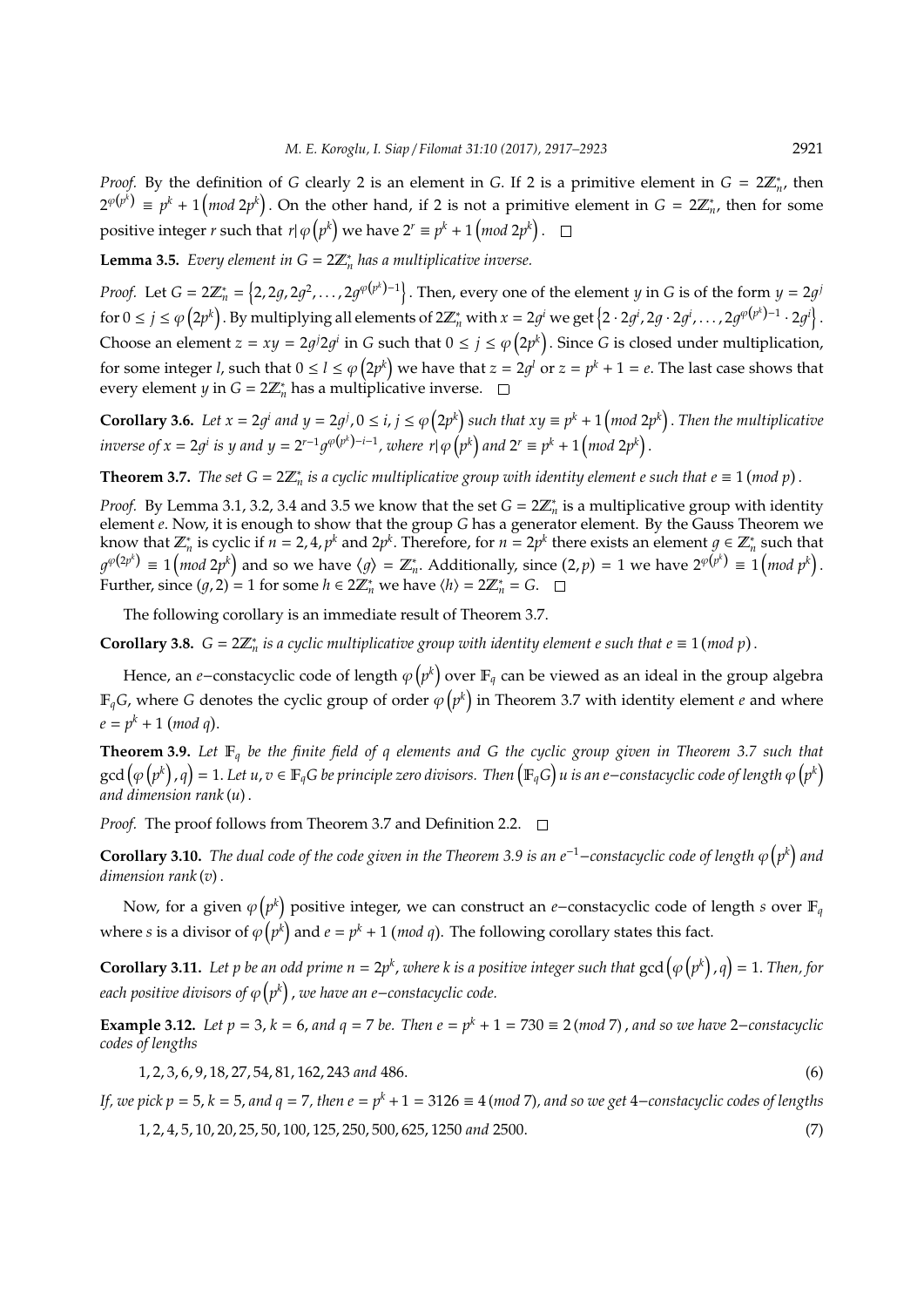### **4. An Example**

Most of the code parameters given in Table 1 and Table 2 are the heretofore known best parameter codes in the Grassl's online table [6]. All of them are obtained directly via the construction method presented above. Though most of the results presented in Grassl's online table are obtained indirectly by shortening, puncturing, etc., here we have a direct construction. The computations for searching and computing the parameters is carried by MAGMA [3]. In Table 1 and 2 we prefer to represent a group element via a row matrix in order to save space. For instance,  $g^2 + 10g + 2$  is presented only by the ordered coefficients such as 1102. In all tables the parameters marked with " ∗ " are MDS.

| u            | υ        | C           | $C^{\perp}$ |
|--------------|----------|-------------|-------------|
| 186290643110 | 133      | [12, 2, 10] | [12, 10, 2] |
| 1956169662   | 12104    | [12, 3, 10] | [12, 9, 4]  |
| 1925074107   | 12269    | [12, 4, 8]  | [12, 8, 3]  |
| 168509537    | 15649    | [12, 4, 6]  | [12, 8, 4]  |
| 1167005582   | 11064    | [12, 3, 8]  | [12, 9, 2]  |
| 183000647    | 13699    | [12, 4, 6]  | [12, 8, 2]  |
| 18691038     | 133411   | [12, 5, 4]  | [12, 7, 4]  |
| 15302106     | 16040105 | [12, 6, 4]  | [12, 6, 4]  |
| 19984828     | 126881   | [12, 5, 8]  | [12, 7, 6]  |
| 1310558488   | 18106101 | [12, 5, 6]  | [12, 7, 4]  |
| 12100346     | 19410445 | [12, 6, 6]  | [12, 6, 4]  |

Table 1: Some parameters of 3-constacyclic codes of length 12 over F<sub>11</sub>.

Table 2: Some parameters of *e*−constacyclic codes obtained from F*qG*.

| $\boldsymbol{q}$ | $\mathcal{V}$ | k             | $\mathcal{C}_{0}$ | $\mathcal{U}$ | $\overline{v}$      |                             | $C^{\perp}$                 |
|------------------|---------------|---------------|-------------------|---------------|---------------------|-----------------------------|-----------------------------|
| 7                | 5             | 1             | 6                 | 131           | 141                 | $[4, 2, 3]_7$               | $*$ [4, 2, 3] <sub>7</sub>  |
| 11               | 5             |               | 6                 | 157           | 167                 | $*$ [4, 2, 3] <sub>11</sub> | $*$ [4, 2, 3] <sub>11</sub> |
| 5                | 7             | 1             | 8                 | 123           | 13144               | $\left[6,4,3\right]_{5}$    | $\left[6, 2, 5\right]_5$    |
| 11               | 7             | 1             | 8                 | 149           | 17784               | $\left[6,4,3\right]_{11}$   | $*$ [6, 2, 5] <sub>11</sub> |
| 13               | 7             |               | 8                 | 17            | 1610                | $[6, 4, 2]_{13}$            | $[6, 2, 3]_{13}$            |
| 7                | 11            |               | 12                | 11232         | 1660321             | $[10, 6, 4]_7$              | $[10, 4, 6]_7$              |
| 13               | 11            | 1             | 12                | 181251        | 1500081             | $[10, 6, 2]_{13}$           | $[10, 4, 4]_{13}$           |
| 11               | 3             | $\mathcal{P}$ | 10                | 161           | 15251               | $\left[6,4,3\right]_{11}$   | $*$ [6, 2, 5] <sub>11</sub> |
| 13               | 3             | $\mathcal{D}$ | 10                | 1007          | 1006                | $[6,3,2]_{13}$              | $[6,3,2]_{13}$              |
| 3                | 13            |               | 14                | 112           | 11202210112         | $[12, 10, 2]_3$             | $[12, 2, 9]_3$              |
| 11               | 13            |               | 14                | 133           | 186290643110        | $[12, 10, 2]_{11}$          | $[12, 2, 10]_{11}$          |
| 11               | 17            | 1             | 18                | 100020002     | 100090002           | $[16, 8, 3]_{11}$           | $[16, 8, 3]_{11}$           |
| 7                | 5             | 2             | 26                | 1003005       | 1004004003006002006 | $[24, 18, 3]_7$             | $[24, 6, 7]_7$              |

Below we present an example constructed in Table 1 and 2 explicitly.

**Example 4.1.** Let  $\mathbb{F}_{11}$  be the finite field of characteristic 11 and  $G = \{2, 4, 6, 8, 10, 12\} \subset \mathbb{Z}_{14}$  be the multiplicative  $cyclic$  group stated in Corollary 3.8. Let  $u=4+3g+7g^2+4g^3+g^4$  and  $v=9+7g+g^2$  be two principal zero divisors *in the group algebra*  $\mathbb{F}_{11}$ *G* such that rank(*u*) + *rank*(*v*) = 6. Then the two sided ideal ( $\mathbb{F}_{11}$ *G*) *u* = {*xu*| *x*  $\in$   $\mathbb{F}_{11}$ *G*}  $\subset$ <sup>F</sup>11*G is a* <sup>8</sup>−*constacyclic code of parameters* [6, <sup>2</sup>, 5]<sup>11</sup> . *The generator matrix of this code can be found as G*<sup>0</sup> <sup>=</sup>